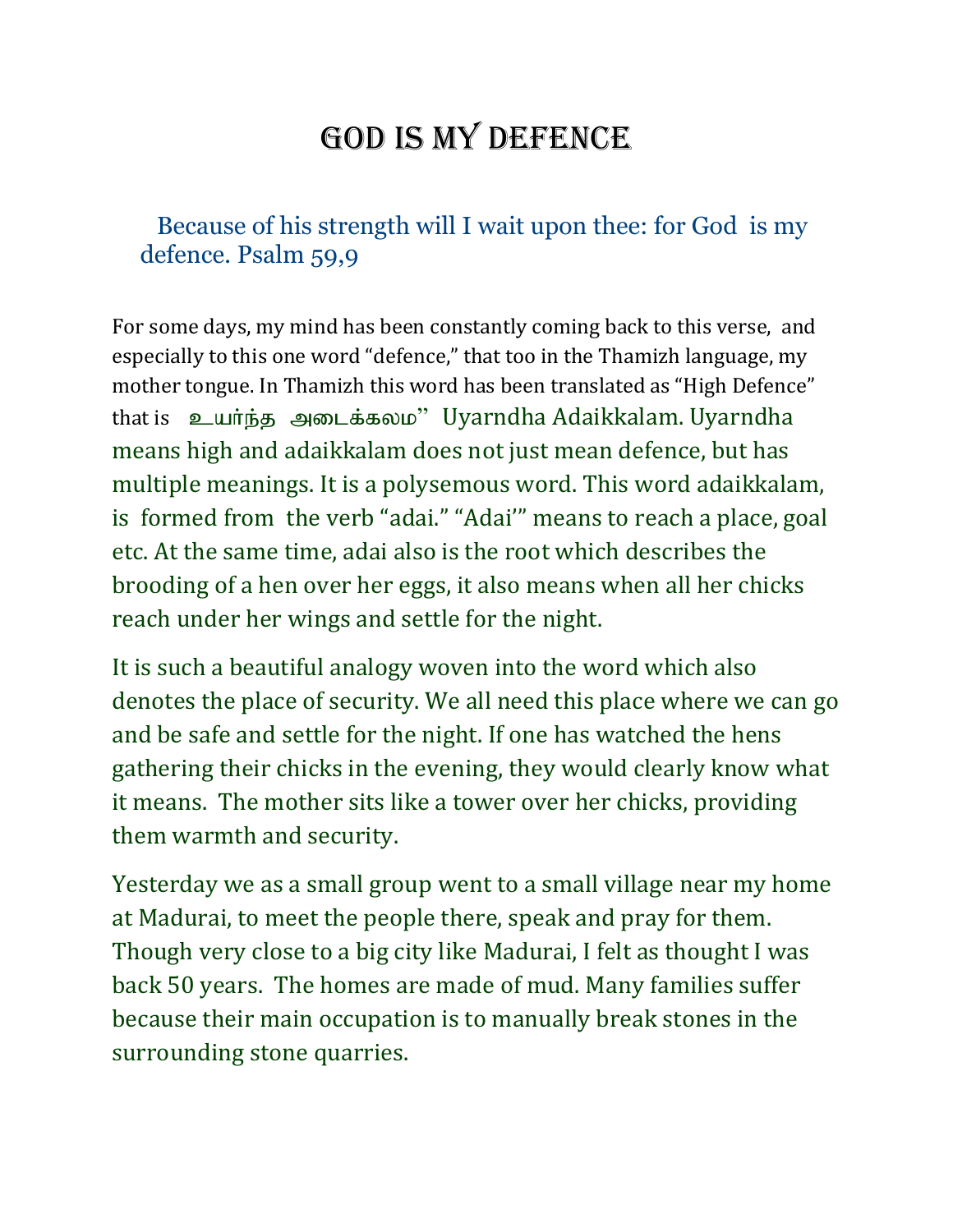But each house has livestock of their own, and it was a joy to watch. It was in one such house I saw this. A big black mother hen sitting like a tower over her chicks.



It was fascinating to see small head bobbing all around her. And I was pretty close. Hens also know and are scared of strangers. But the chicks were not afraid and I was clicking away many pictures.

And in the midst of all this, that white one from under her wing started sleeping. That was such a picture of assurance. The mother hen was watching me furiously when her little one under her wings was blissfully asleep.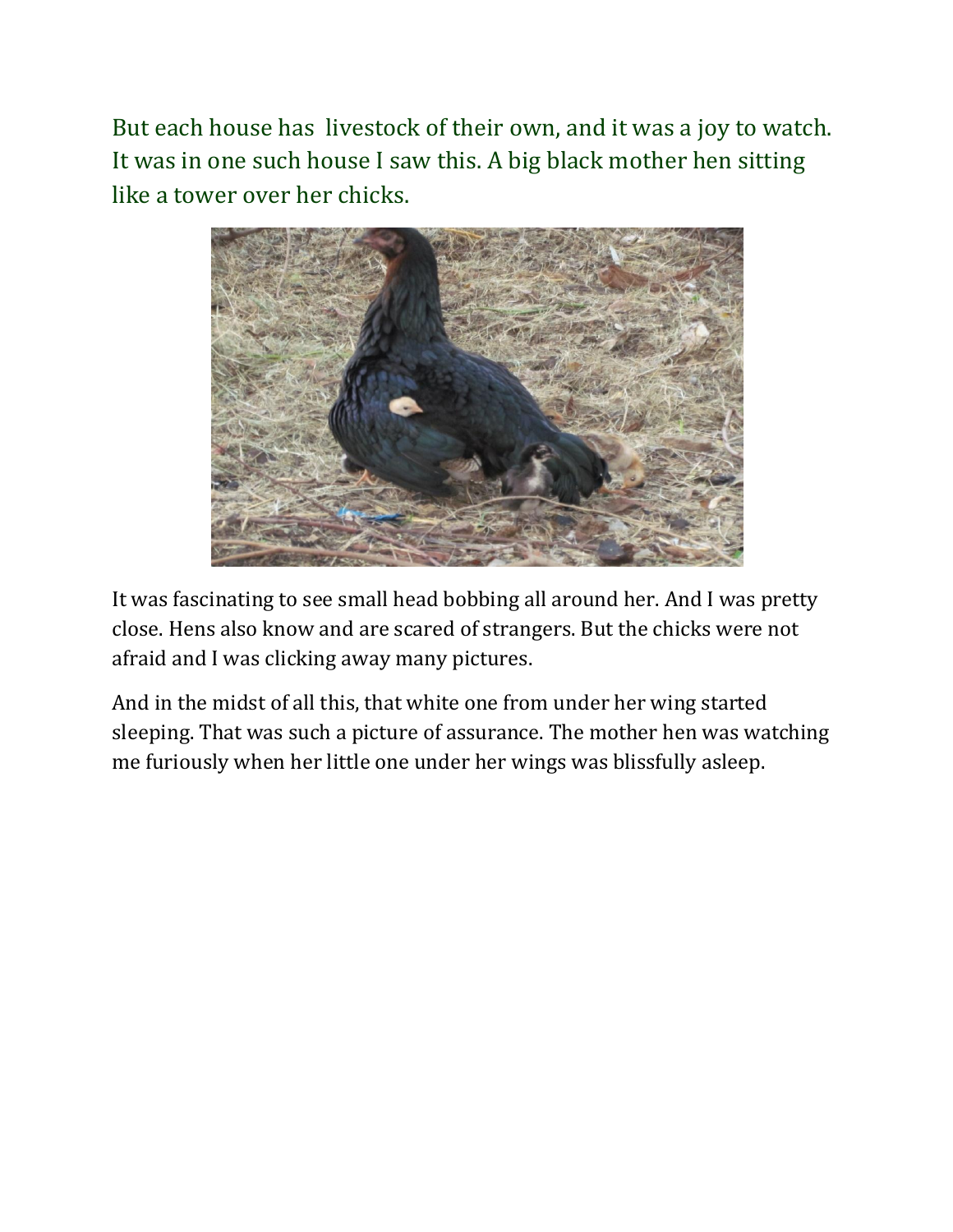

I was watching them with fascination and remembering the word, "adaikkalam, my high defence." How true God alone is our Defence.

That is the reason why Jesus wept over Jerusalem, saying, "O Jerusalem how often I longed to gather you as a hen that gathers its chicks under its wings, but you were not willing." Mathew 23,37

How easily we fret and we are terribly scared, feel very alone when we have our Maker standing by with His open arms.

I have spread out my hands all the day unto a rebellious people, which walketh in a way that was not good, after their own thoughts. Isaiah 65,2

We run here, there everywhere. We make calls wherever possible, but somehow we miss this High Defence.